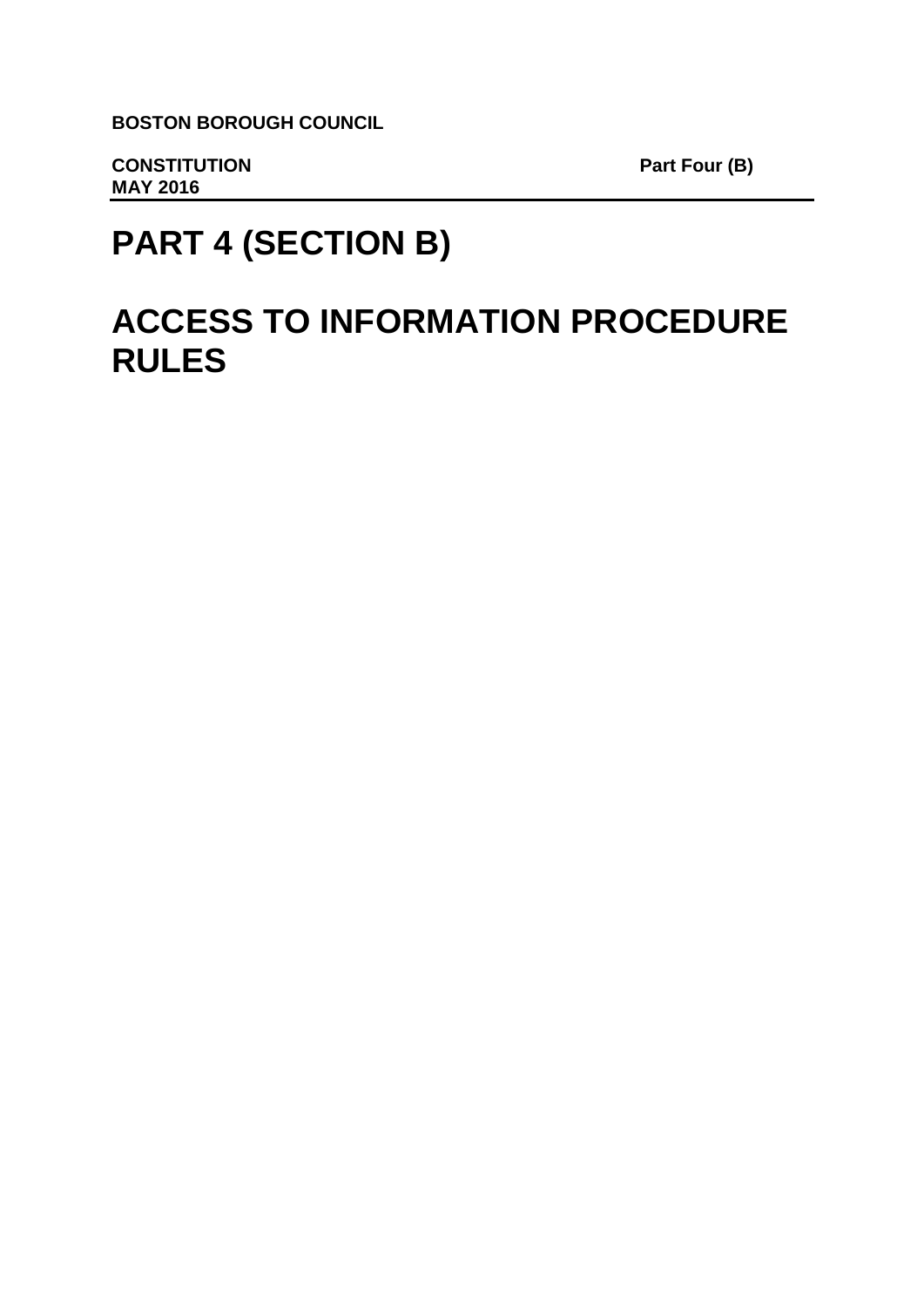# **Contents**

| <b>Subject</b> |                                                                  | Page           |
|----------------|------------------------------------------------------------------|----------------|
| 1.             | Scope                                                            | 1              |
| 2.             | <b>Additional Rights to Information</b>                          | 1              |
| 3.             | <b>Rights to Attend Meetings</b>                                 | 1              |
| 4.             | <b>Notices of Meeting</b>                                        | 1              |
| 5.             | Access to Agenda and Report before the Meeting                   | 1              |
| 6.             | <b>Supply of Copies</b>                                          | $\overline{2}$ |
| 7.             | Access to Minutes after the Meeting                              | $\overline{2}$ |
| 8              | <b>Background Papers</b>                                         | $\overline{2}$ |
| 9.             | <b>Summary of Public's Rights</b>                                | 3              |
| 10.            | Exclusion of Access by the Public to Meetings                    | 3              |
| 11.            | Exclusion of Access by the Public to Reports                     | 5              |
| 12.            | Application of Rules to the Cabinet                              | 5              |
| 13.            | Procedure Prior to a Private Meeting of the Cabinet              | 5              |
| 14.            | Procedure before taking Key Decisions                            | 6              |
| 15.            | The Forward Plan of Key Decisions                                | 6              |
| 16.            | <b>General Exception</b>                                         | 7              |
| 17.            | <b>Special Urgency</b>                                           | 8              |
| 18.            | <b>Report to Council</b>                                         | 8              |
| 19.            | <b>Records of Decisions</b>                                      | 8              |
| 20.            | Cabinet Meetings relating to matters which are not Key Decisions | 9              |
| 21.            | Decision by Individual Members of the Executive (Cabinet)        | 9              |
| 22.            | <b>Officer Delegated Powers</b>                                  | 10             |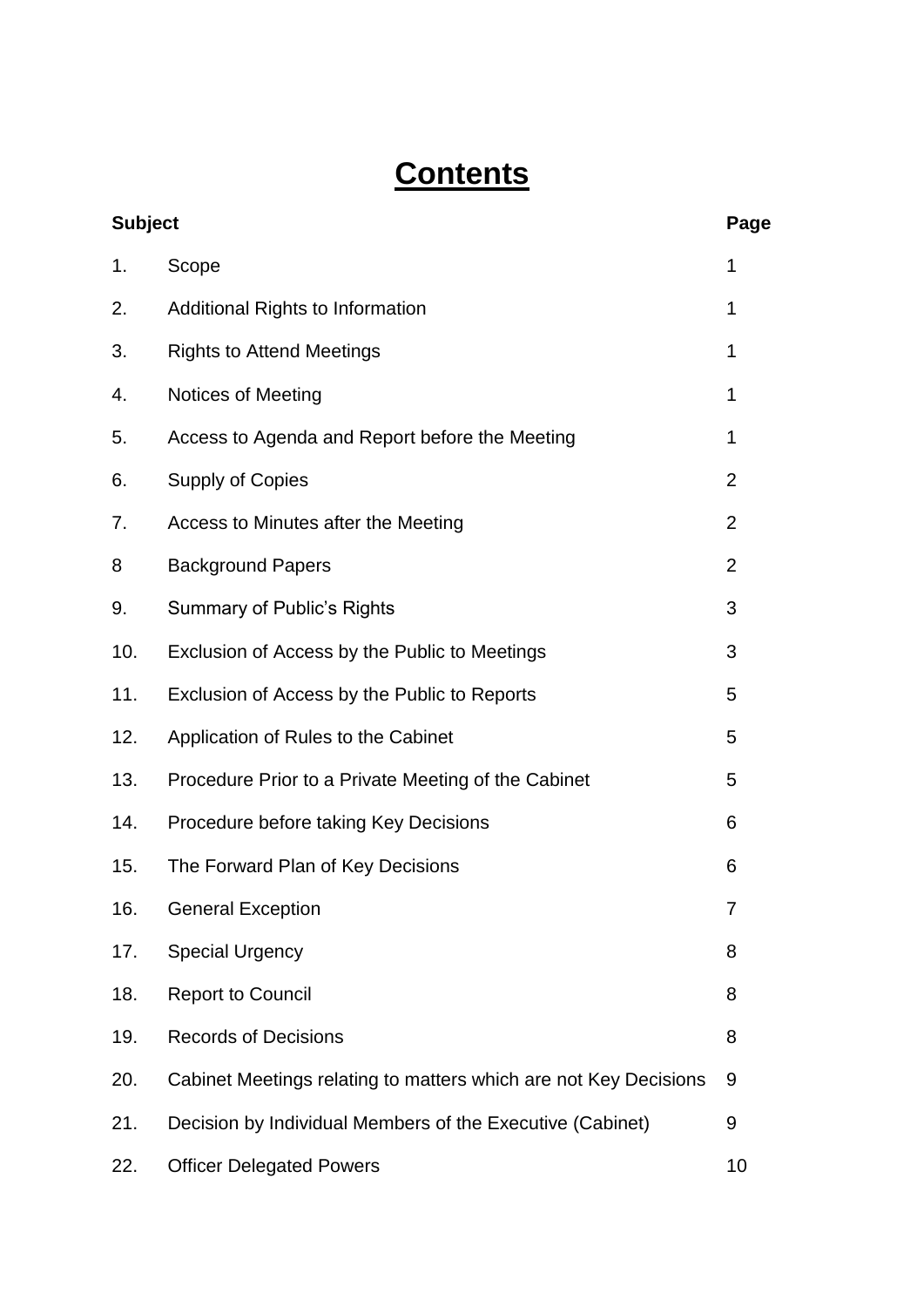| 23. | Overview and Scrutiny Committee Access to Documents | 11 |
|-----|-----------------------------------------------------|----|
| 24. | <b>Additional Rights of Access for Members</b>      | 11 |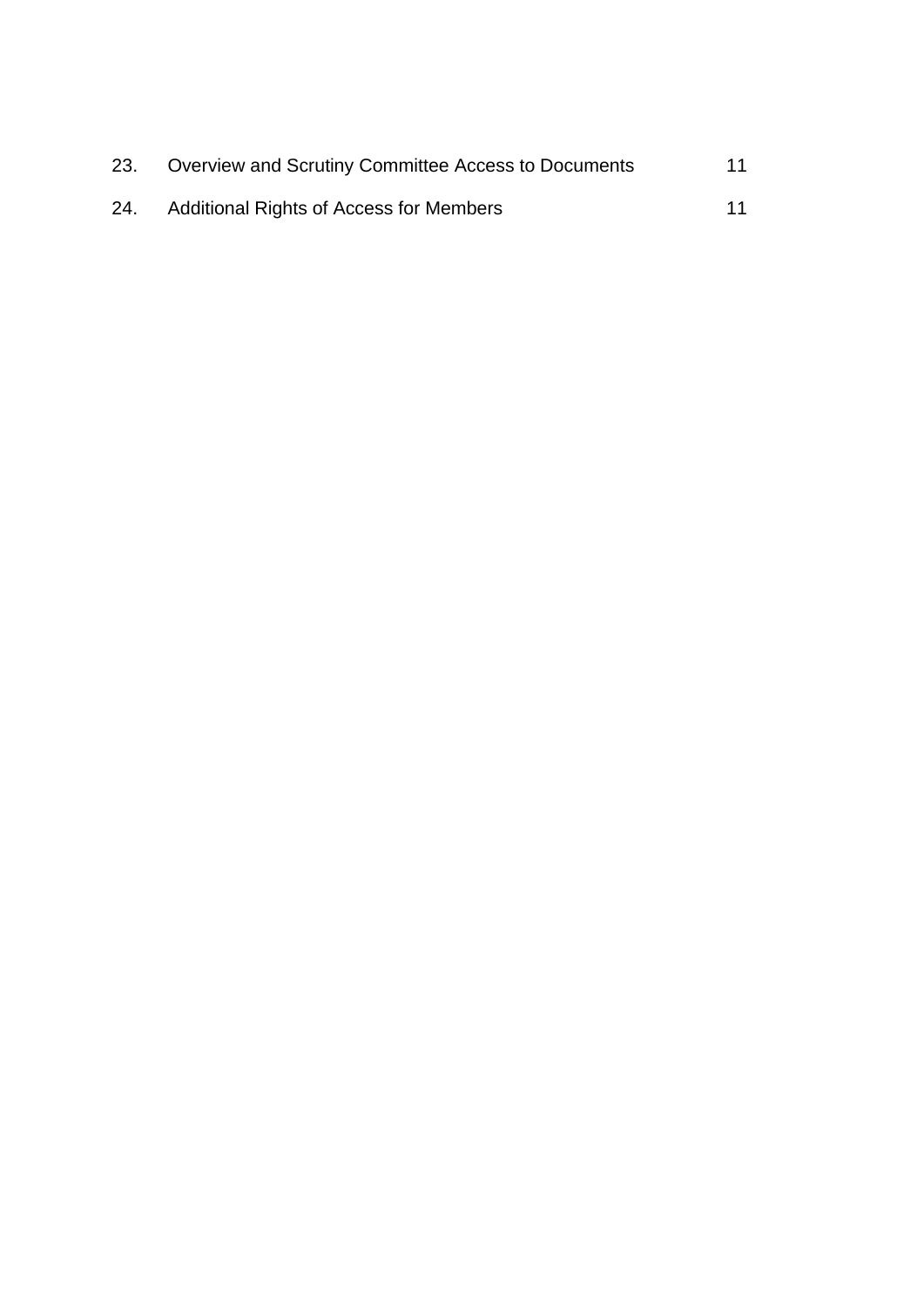# **ACCESS TO INFORMATION PROCEDURE RULES**

# **1. Scope**

These rules apply to all meetings of the Council, Overview and Scrutiny Committees, Area Committees (if any), the Standards Committee, Regulatory Committees and public meetings of the Cabinet (together called meetings). These rules do not apply to advisory committees, panels or working parties and these shall not constitute "meetings" for the purpose of these rules.

# **2. Additional Rights to Information**

These rules do not affect any more specific rights to information contained elsewhere in this Constitution or the law.

# **3. Rights to Attend Meetings**

Members of the public may attend all meetings subject only to the exceptions in these rules.

# **4. Notices of Meeting**

The Council will give at least five clear days notice of any meeting by posting details of the meeting at the designated Council offices at the Municipal Buildings, West Street, Boston, Lincolnshire, PE21 8QR, unless the meeting is called at shorter notice, in which case a notice will be posted when the meeting is called.

# **5. Access to Agenda and Reports before the Meeting**

The Council will make copies of the agenda and reports open to the public available for inspection at the designated office at least five clear days before the meeting (unless called at shorter notice, in which event the documentation will be available when the meeting is called). If an item is added to the agenda later, the revised agenda will be open to inspection from the time the item was added to the agenda (where reports are prepared after the summons has been sent out, the designated officer shall make each such report available to the public as soon as the report is completed and sent to Councillors).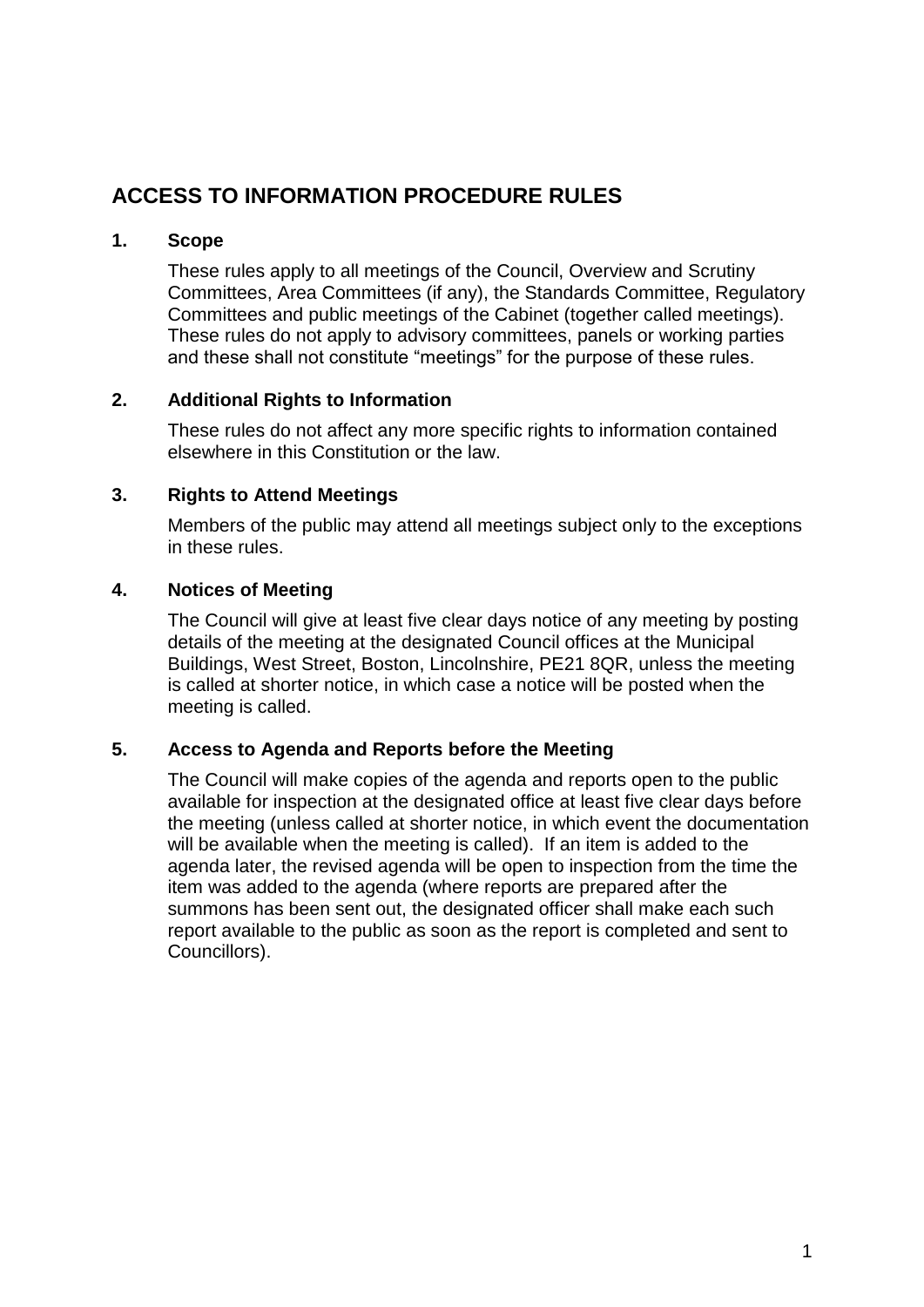# **6. Supply of Copies**

The Council will supply copies of:

- (a) any agenda and reports which are open to public inspection;
- (b) any further statements or particulars necessary to indicate the nature of the items in the agenda; and
- (c) if the Proper Officer thinks fit, copies of any other documents supplied to Councillors in connection with an item

to any person on payment of a charge for postage and any other reasonable costs.

# **7. Access to Minutes after the Meeting**

The Council will make available copies of the following for six years after a meeting:

- (a) the minutes of the meeting or records of decisions taken, together with reasons, for all meetings of the Cabinet, excluding any part of the minutes of proceedings when the meeting was not open to the public or which disclose exempt or confidential information:
- (b) a summary of any proceedings not open to the public where the minutes open to inspection would not provide a reasonably fair and coherent record;
- (c) the agenda for the meeting: and
- (d) reports relating to items when the meeting was open to the public.

# **8. Background Papers**

# **8.1 List of Background Papers**

The Proper Officer will set out in every report a list of those documents (called 'background papers') relating to the subject matter of the report which in his/her opinion:

- (a) disclose any facts or matters on which the report or an important part of the report is based; and
- (b) which have been relied on to a material extent in preparing the report

but excluding published works and any material which discloses exempt or confidential information (as defined in Rule 10 below) and in respect of executive (Cabinet) reports, the advice of a political advisor.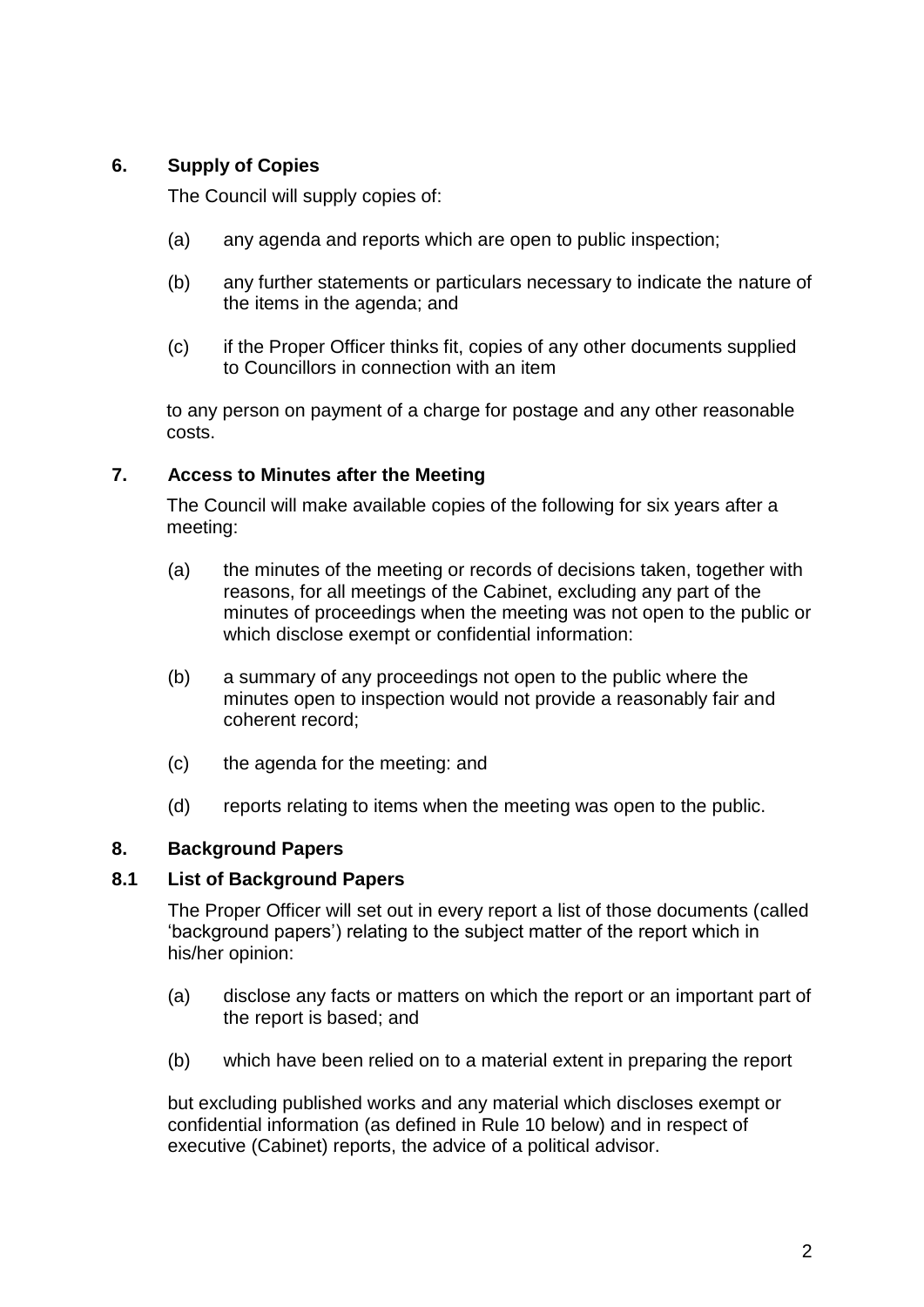# **8.2 Public Inspection of Background Papers**

The Council will make available for public inspection for four years after the date of the meeting one copy of each of the documents on the list of background papers.

# **9. Summary of Public's Rights**

A written summary of the public's rights to attend meetings and to inspect and copy documents must be kept at and available to the public at the Municipal Buildings, West Street, Boston, Lincolnshire. These rules constitute that written summary.

#### **10. Exclusion of Access by the Public to Meetings**

#### **10.1 Confidential information – requirement to exclude public.**

The public must be excluded from meetings during an item of business whenever it is likely, in view of the nature of the business to be transacted or the nature of the proceedings, that confidential information would be disclosed.

#### **10.2 Exempt information – discretion to exclude public**

The public may by resolution of the meeting concerned be excluded from meetings during an item of business whenever it is likely, in view of the nature of the business to be transacted or the nature of the proceedings, that exempt information would be disclosed.

Where the meeting will determine any person's civil rights or obligations, or adversely affect their possessions, Article 6 of The Human Rights Act 1998 establishes a presumption that the meeting will be held in public unless a private hearing is necessary for one of the reasons specified in Article 6 of the Act.

# **10.3 Meaning of confidential information**

"Confidential information" means information given to the Council by a Government Department on terms which forbid its public disclosure or information which cannot be publicly disclosed by Court Order.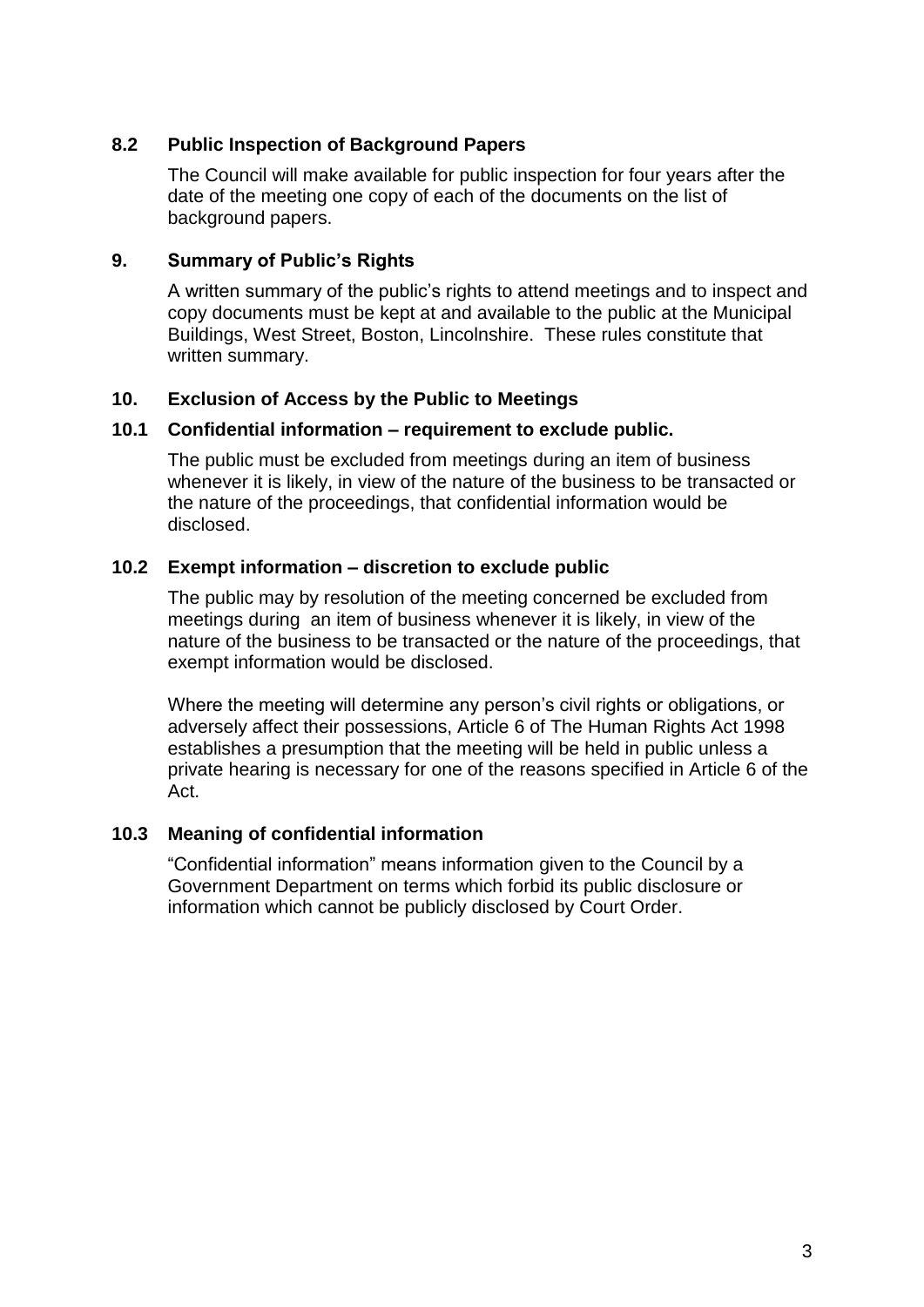# **10.4 Meaning of exempt information**

Exempt information means information falling within the following 7 categories (subject to any of the qualifications below):-

- 1. Information relating to any individual.
- 2. Information which is likely to reveal the identity of an individual.
- 3. Information relating to the financial or business affairs of any particular person (including the authority holding that information).
- 4. Information relating to any consultations or negotiations, or contemplated consultations or negotiations, in connection with any labour relations matter arising between the authority or a Minister of the Crown and employees of, or office holders under, the authority.
- 5. Information in respect of which a claim to legal professional privilege could be maintained in legal proceedings.
- 6. Information which reveals that the authority proposes—

(a) to give under any enactment a notice under or by virtue of which requirements are imposed on a person; or

- (b) to make an order or direction under any enactment.
- 7. Information relating to any action taken or to be taken in connection with the prevention, investigation or prosecution of crime.
	- 7.A Information which is subject to any obligation of confidentiality.
	- 7.B Information which relates in any way to matters concerning national security.
	- 7.C Information presented to the Standards Committee, or to a subcommittee of the Standards Committee, set up to consider any matter under regulations 13 or 16 to 20 of the Standards Committee (England) Regulations 2008, or referred under section 58(1)(c) of the Local Government Act 2000.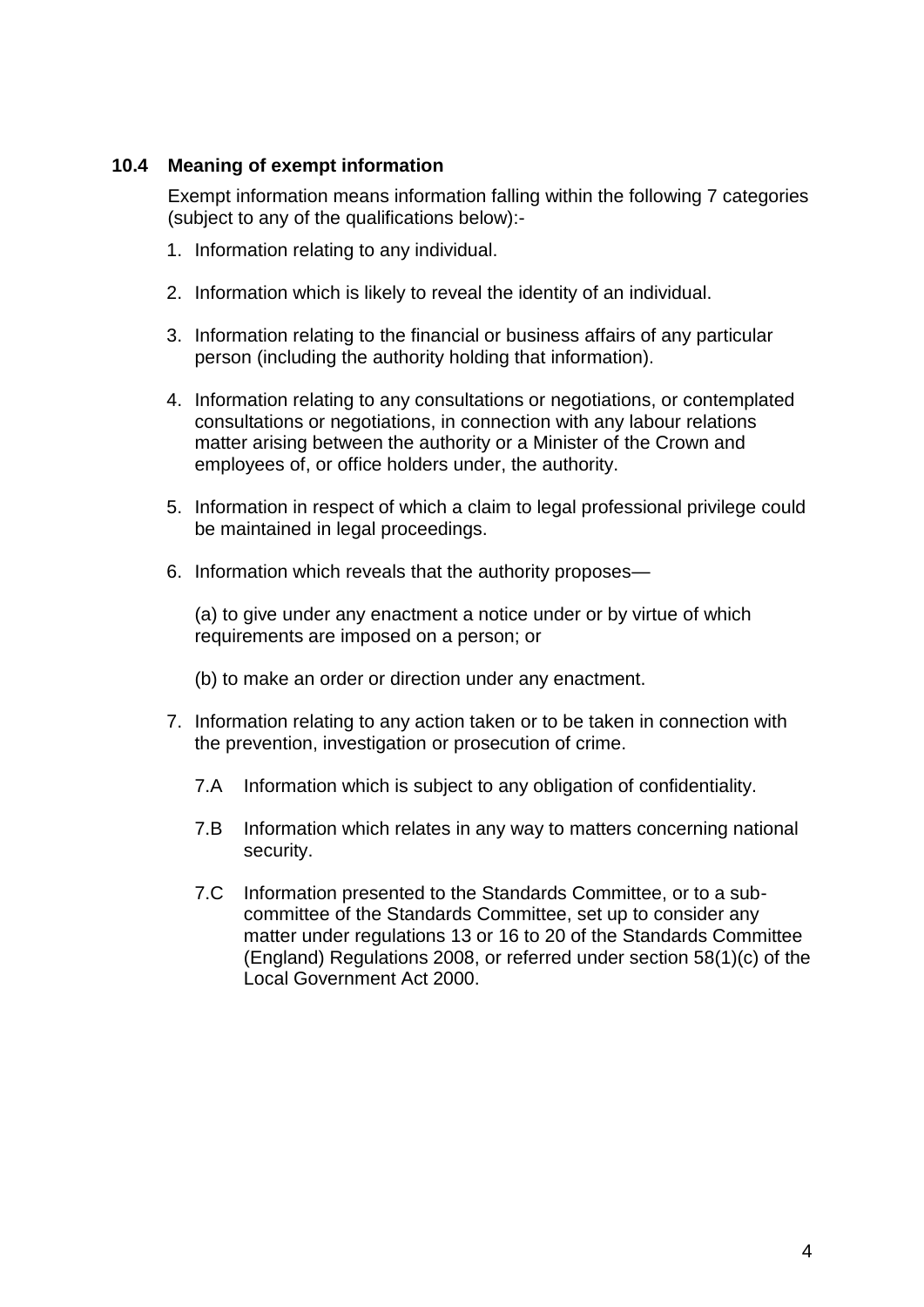# **Qualifications:**

- A. Information falling within category 3 above is not exempt information by virtue of that paragraph if it is required to be registered under:
	- (a) the Companies Act 1985;
	- (b) the Friendly Societies Act 1974;
	- (c) the Friendly Societies Act 1992;
	- (d) the Industrial and Provident Societies Acts 1965 to 1978;
	- (e) the Building Societies Act 1986; or
	- (f) the Charities Act 1993.
- B. Information is not exempt information if it relates to proposed development for which the local planning authority may grant itself planning permission pursuant to regulation 3 of the Town and Country Planning General Regulations 1992.

#### C. Information which:

(a) falls within any of paragraphs 1 to 7 above; and

(b) is not prevented from being exempt by virtue of qualification A or B above, is exempt information if and so long, as in all the circumstances of the case, the public interest in maintaining the exemption outweighs the public interest in disclosing the information.

# **11. Exclusion of Access by the Public to Reports**

If the Proper Officer thinks fit, the Council may exclude access by the public to the whole or any part of reports which in his or her opinion relate to items during which, in accordance with Rule 10, the meeting is likely not to be open to the public. Such reports (or parts thereof) will be marked "Not for publication" together with the category of information likely to be disclosed.

# **12. Application of Rules to the Cabinet**

12.1 Rules 13 – 25 apply to the Cabinet and its committees. If the Cabinet or its committees meet to take a key decision then it must also comply with Rules 1 – 11 unless Rule 15 (general exception) or Rule 16 (special urgency) apply. A key decision is as defined in Article 13.3 of this Constitution.

#### **13. Procedure Prior to a Private Meeting of the Cabinet**

- 13.1 Subject to Rule 13.2, before a decision is taken by the Cabinet or its Committees to hold a meeting, or part of a meeting in private i.e. where the public are excluded in accordance with either Rule 10.1 or 10.2 above:-
	- 13.1.1 A notice of intention to hold a private meeting including a statement of reasons for the meeting to be held in private must be made available at the Municipal Buildings, West Street, Boston and be published on the Council's website at least 28 clear days before the meeting.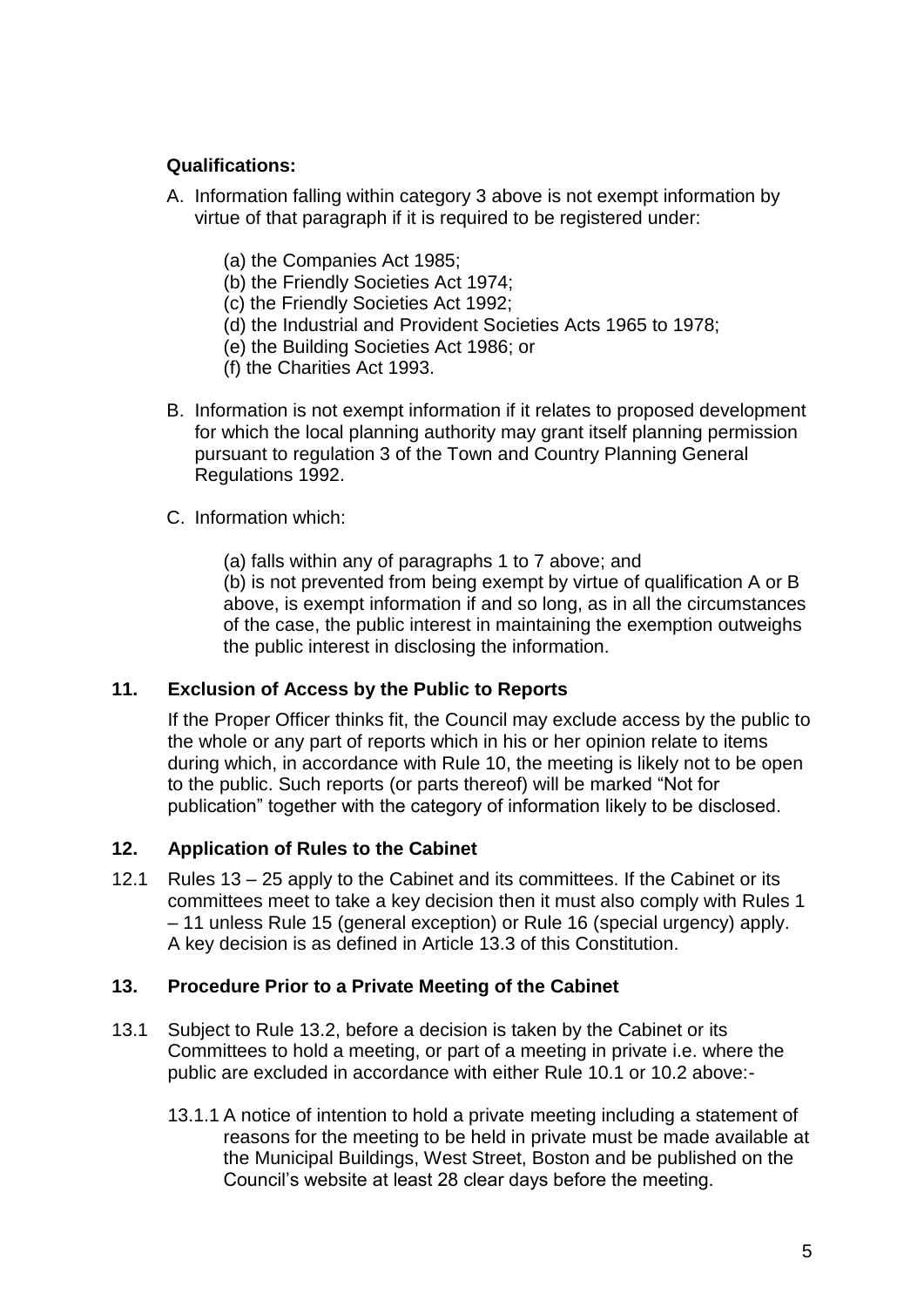- 13.1.2 A further notice of intention to hold a private meeting, including a statement of reasons for the meeting being held in private, details of any representation received by the Cabinet or its Committees about why the meeting should be open to the public and a statement of response to any such representations must be made available at the Municipal Buildings, West Street, Boston, and be published on the Council's website at least 5 clear days before the meeting.
- 13.2 Where the date by which a meeting must be held makes compliance with Rule 13.1 impracticable, then the decision to hold the meeting, or part of the meeting in private, may still be made if the Cabinet or its Committees obtains the agreement of the Chairman of the relevant Overview and Scrutiny Committee (or in his/her absence the Mayor or Deputy Mayor) that the meeting is urgent and cannot reasonably be deferred provided that, as soon as reasonably practicable after such consent is obtained, a notice setting out the reasons why the meeting is urgent and cannot reasonably be deferred must be made available at the Municipal Buildings, West Street, Boston and on the Council's website.

# **14. Procedure before taking Key Decisions**

Subject to Rule 16 (general exception) and Rule 17 (special urgency), a key decision may not be taken unless:

- (a) a notice of the decision has been published in the Forward Plan;
- (b) The notice of the key decision referred to in paragraph (a) above has been made available for inspection by the public at the Municipal Buildings, West Street, Boston on weekdays during office hours and on the Council's website for at least 28 clear days; and
- (c) where the decision is to be taken at a meeting of the Cabinet or its committees notice of the meeting has been given in accordance with Rule 4 (notice of meetings).

#### **15. The Forward Plan of Key Decisions**

- **15.1** The Forward Plan will contain matters which will be the subject of a key decision to be taken by the Cabinet, a committee of the Cabinet, individual Members of the Executive, Officers or under joint arrangements in the course of the discharge of a Cabinet function. It will state the following particulars:-
	- (a) that a key decision is to be made on behalf of the Council;
	- (b) The matter in respect of which the decision is to be made;
	- (c) where the decision-taker is an individual, his/her name and title, if any, and where the decision taker is a body, its name and details of membership;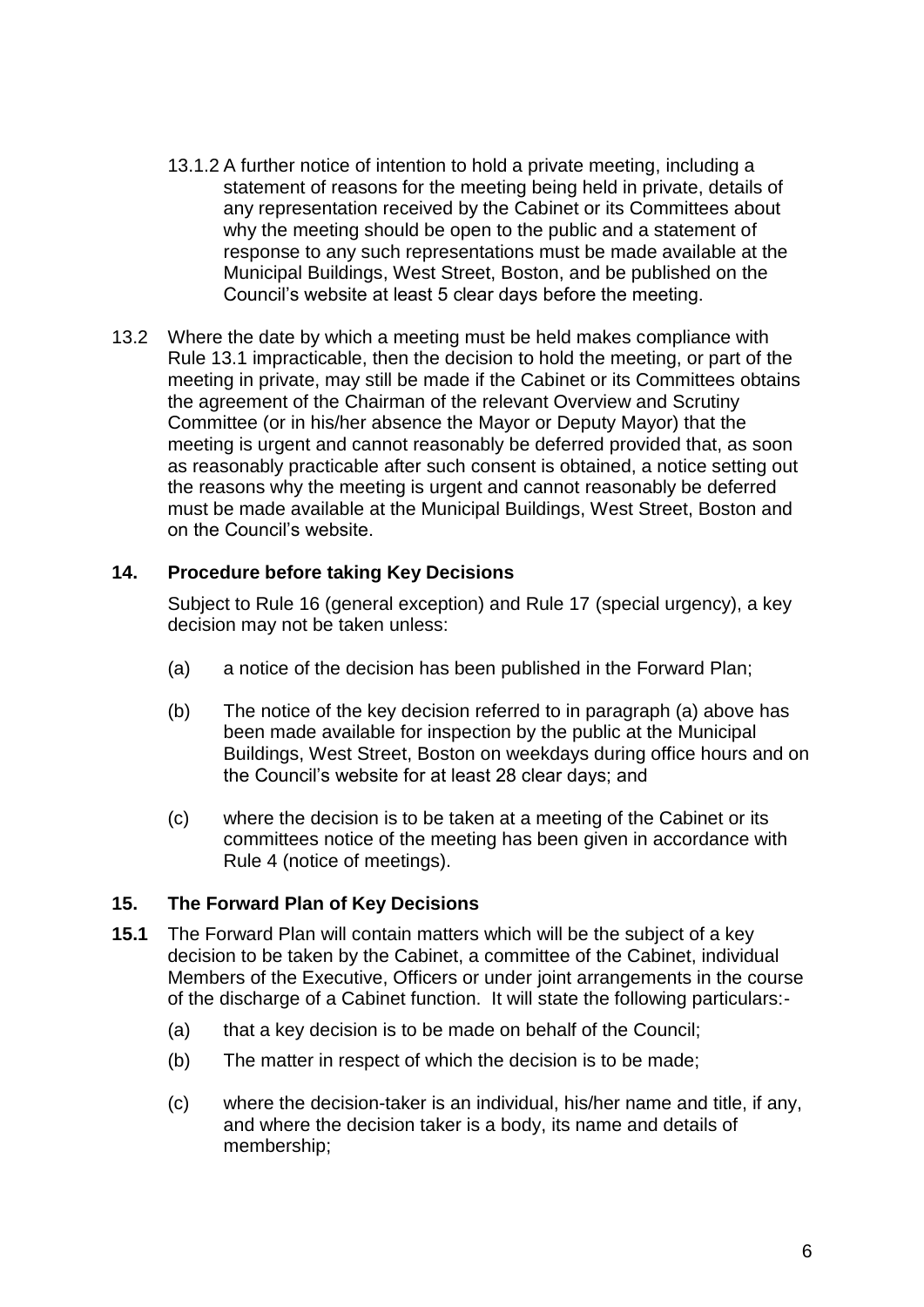(Note: there is no delegation under this Constitution to individual Members and "key decisions" should only be taken by Officers acting under delegated powers in cases of emergency)

- (d) the date on which, or the period within which, the decision will be taken;
- (e) a list of the documents submitted to the decision-taker for consideration in relation to the matter;
- (f) the address from which, subject to any prohibition or restriction on their disclosure, copies of, or extracts from, any document listed is available;
- (g) that other documents relevant to those matters may be submitted to the decision maker; and
- (h) the procedure for requesting details of those documents (if any) as they become available.

Exempt information need not be included in a forward plan and confidential information cannot be included.

#### **15.2 Publication of the Forward Plan**

The forward plan of key decisions must be made available for inspection by the public at the Municipal Buildings, West Street, Boston on weekdays during office hours and on the Council's website at least 28 clear working days before a key decision is made.

#### **16. General Exception**

Subject to Rule 17 (special urgency), where the publication of the intention to make a key decision under Rule 15 is impracticable, then the decision can only be made where:-

- (a) the Proper Officer has informed the Chairman of the relevant Overview and Scrutiny Committee, or if there is no such person, each Member of that Committee by notice in writing, of the matter about which the decision is to be made and the reason why it is impracticable to comply with Rule 15;
- (b) the Proper Officer has made a copy of that notice available for inspection by the public at the offices of the Council on weekdays during office hours and on the Council's website; and
- (d) at least five clear days have elapsed since the Proper Officer complied with (b).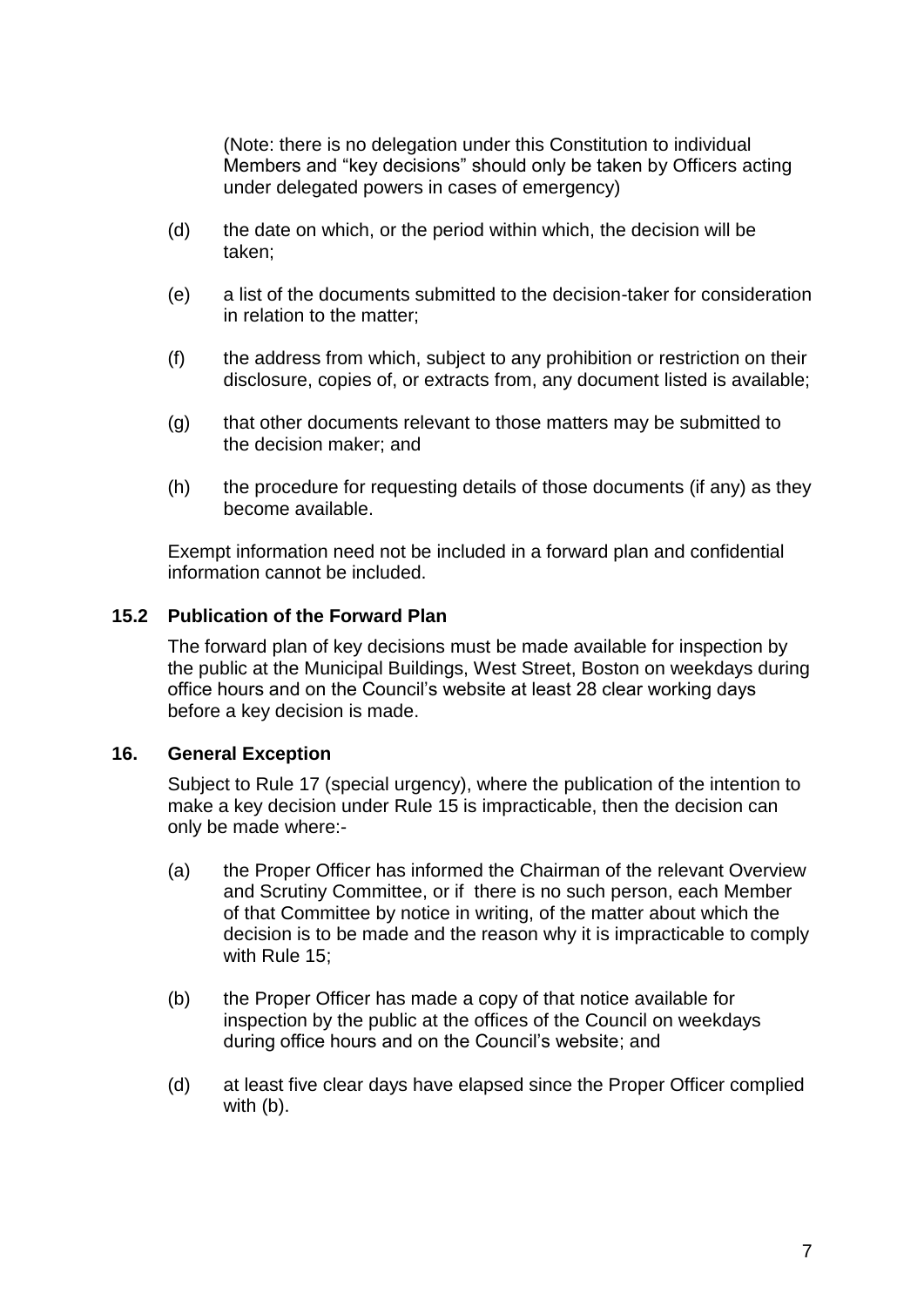# **17. Special Urgency**

17.1 Where the date by which a key decision must be made, makes compliance with Rule 16 (general exception) impracticable, the decision may only be made where the decision maker has obtained the agreement of the Chairman of a relevant Overview and Scrutiny Committee that the taking of the decision cannot be reasonably deferred. If there is no chairman of a relevant Overview and Scrutiny Committee, or if the Chairman of the relevant Overview and Scrutiny Committee is unable to act, then the agreement of the Mayor, or in his/her absence the Deputy Mayor will suffice.

#### **18. Report to Council**

#### **18.1 When an Overview and Scrutiny Committee can require a report**

If an Overview and Scrutiny Committee thinks that an executive decision has been taken which was not treated as being a key decision and the Committee are of the opinion that the decision should have been treated as a key decision then the Committee may require the Cabinet to submit a report to the Council within such reasonable time as the Committee specifies.

The requirement may be raised by resolution passed at a meeting of the relevant Overview and Scrutiny Committee.

Alternatively, the Proper Officer shall by written notice require such a report on behalf of the Committee when so requested by the Chairman or any 5 Members of the Committee.

#### **18.2 Cabinet's report to Council**

The Cabinet will prepare a report for submission to the next available meeting of the Council. However, if the next meeting of the Council is within 7 days of receipt of the written notice, or the resolution of the Committee, then the report may be submitted to the meeting after that. The report to Council will set out particulars of the decision, and the reasons for making it, the individual or body making the decision, and if the Cabinet is of the opinion that it was not a key decision, the reasons for that opinion.

#### **18.3 Reports on special urgency decisions**

The Leader will submit quarterly reports to the Council on the executive decisions taken in the circumstances set out in Rule 17 (special urgency) in the preceding three months or annually if there have been none. The report will include the particulars of each decision made and a summary of the matters in respect of which those decisions were taken.

#### **19. Records of Decisions**

As soon as reasonably practicable after any meeting of the Cabinet or any of its committees, the Proper Officer or, where the Proper Officer was not present, the person presiding at the meeting, will produce a written statement of every decision taken at that meeting. The statement will include:-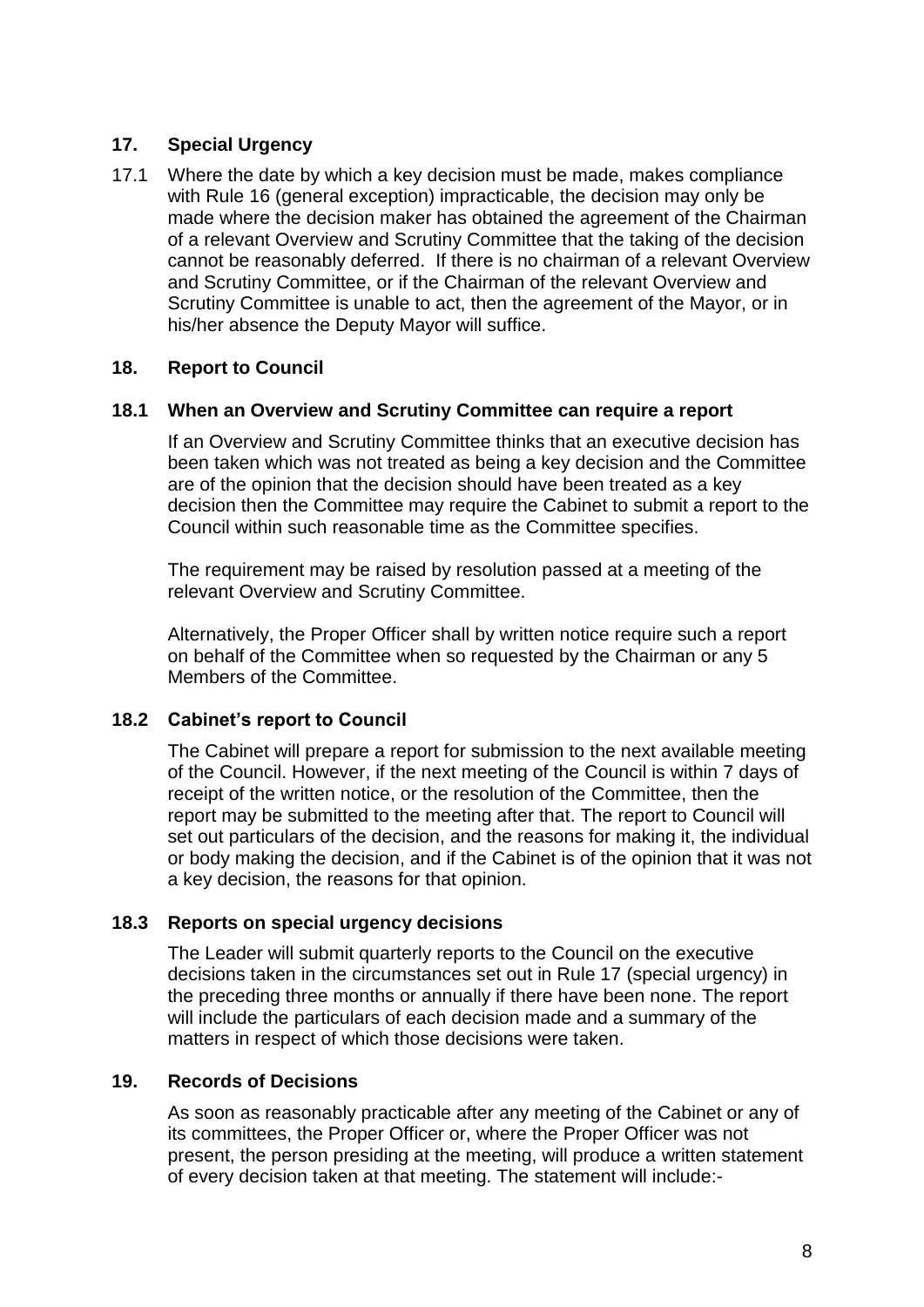- (a) a record of the decision including the date that it was made;
- (b) a record of the reasons for the decision
- (c) any alternative options considered and rejected at the meeting at which the decision was made;
- (d) a record of any conflict of interest in relation to the matter decided which is declared by any member of the decision making body which made the decision; and
- (e) in respect of any declared conflict of interest, a note of any dispensation granted by the Monitoring Officer.

#### **20. Cabinet Meetings relating to matters which are not Key Decisions**

The Cabinet will decide whether meetings relating to matters that are not key decisions will be held in public or private.

(Note: the current practice is to consider all decisions in public, with the exception of those items disclosing exempt or confidential information).

#### **21. Decisions by Individual Members of the Executive (Cabinet)**

#### **21.1 Reports intended to be taken into account**

Where an individual Member of the Cabinet receives a report which he/she intends to take into account in making any key decision, then he/she will not make the decision until at least five clear days after that report was made publicly available under Rule 22.2 below or would have been made publicly available but for the fact that it contains confidential or exempt information.

#### **21.2 Provision of copies of reports to Overview and Scrutiny Committees**

On giving of such a report to an individual decision maker, the person who prepared that report will give a copy of it to the Chairman of every relevant Overview and Scrutiny Committee as soon as reasonably practical, and make it publicly available at the same time.

#### **21.3 Record of individual decision**

As soon as reasonably practicable after an executive decision has been taken either by an individual Member of the Cabinet or by an Officer, he/she will prepare, or instruct the Proper Officer to prepare, a written statement of the decision, which shall include a record of the decision including the date it was made, a record of the reasons for it, any alternative options considered and rejected, a record of any conflict of interest declared by any Cabinet Member who is consulted by the decision maker, and in respect of any declared conflict of interest a note of any dispensation granted by the Monitoring Officer.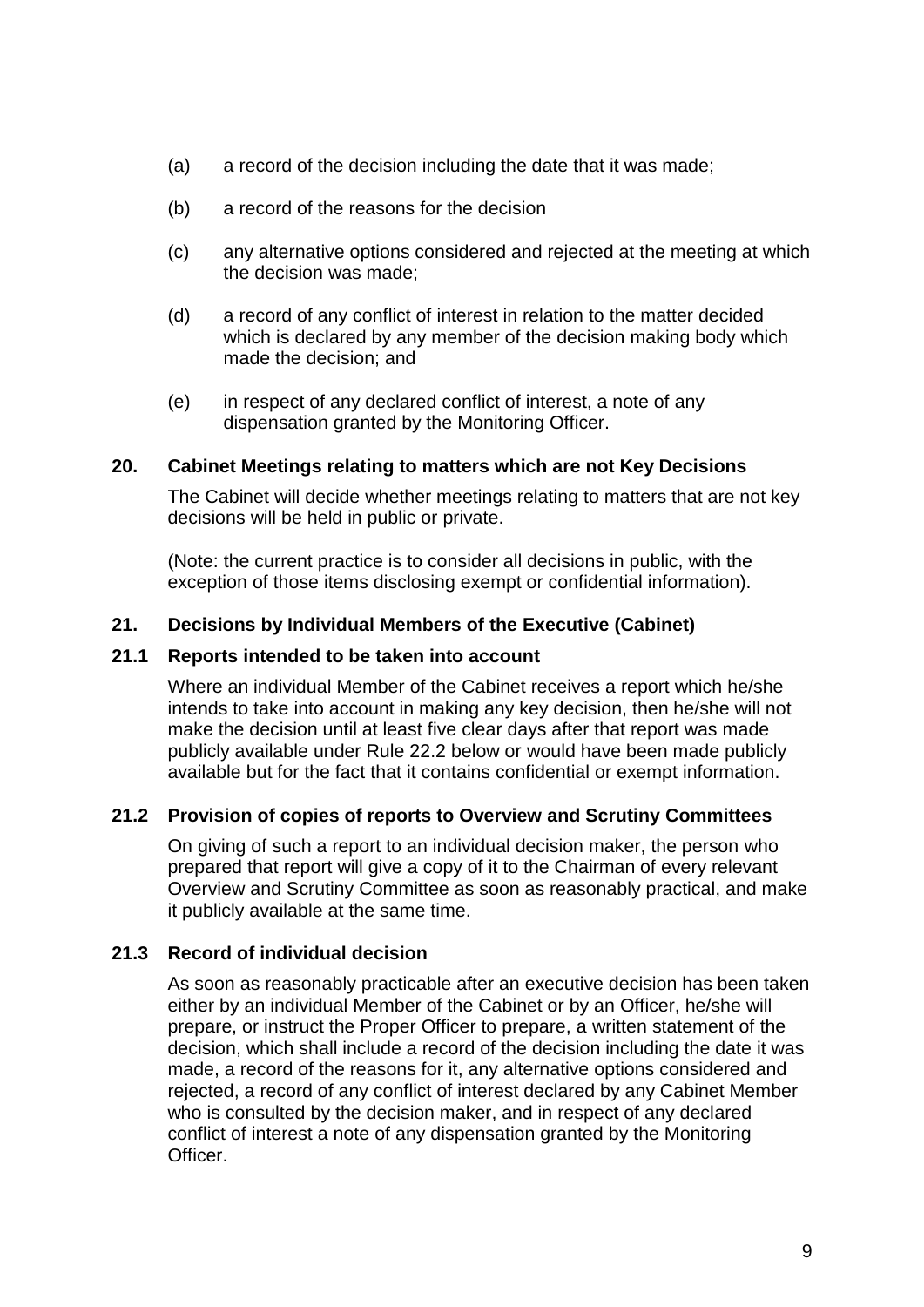The provisions of Rules 7 and 8 (inspection of documents after meeting) will also apply to the making of executive decisions by individual Members of the Cabinet and Officers. This does not require the disclosure of exempt or confidential information or advice from a political assistant.

(Note: Currently there is no delegation under this Constitution to individual Members).

#### **22. Officer Delegated Powers**

# **22.1 Record of Decisions Taken by Officers**

As soon as reasonably practicable, after the taking of a delegated decision the relevant Officer will produce a written record of the decision and arrange for its publication on the Council's website together with the report in relation to the decision made. The record will include:

- A record of the decision including the date it was made;
- A statement of the reasons for it;
- Details of any alternative options considered and rejected by the officer at the time of making the decision, and
- A record of any Member of the Council consulted by the officer who made the decision, who has declared a conflict of interest in relation to the decision, if the decision was made under a specific express authorisation.

The written record will be retained and made available for inspection by the public for a period of six years beginning with the date of the decision to which it relates.

Following a request, and on payment being made of postage, copying or any other necessary charge, the Monitoring Officer will arrange to supply a copy of the delegated decision notice and report in relation to an officer decision.

- **22.2** Under the Scheme of Officer Delegation, Officers do not have delegated authority to take decisions which are key decisions unless it is impracticable for the Cabinet to do so because of the urgent nature of the decisions to be made. Such decisions will therefore only be made in exceptional circumstances.
- **22.3** In the event of an Officer taking a key decision he/she will prepare or instruct the Proper Officer to prepare a record of the decision, a statement of the reasons for it and any alternative options considered and rejected.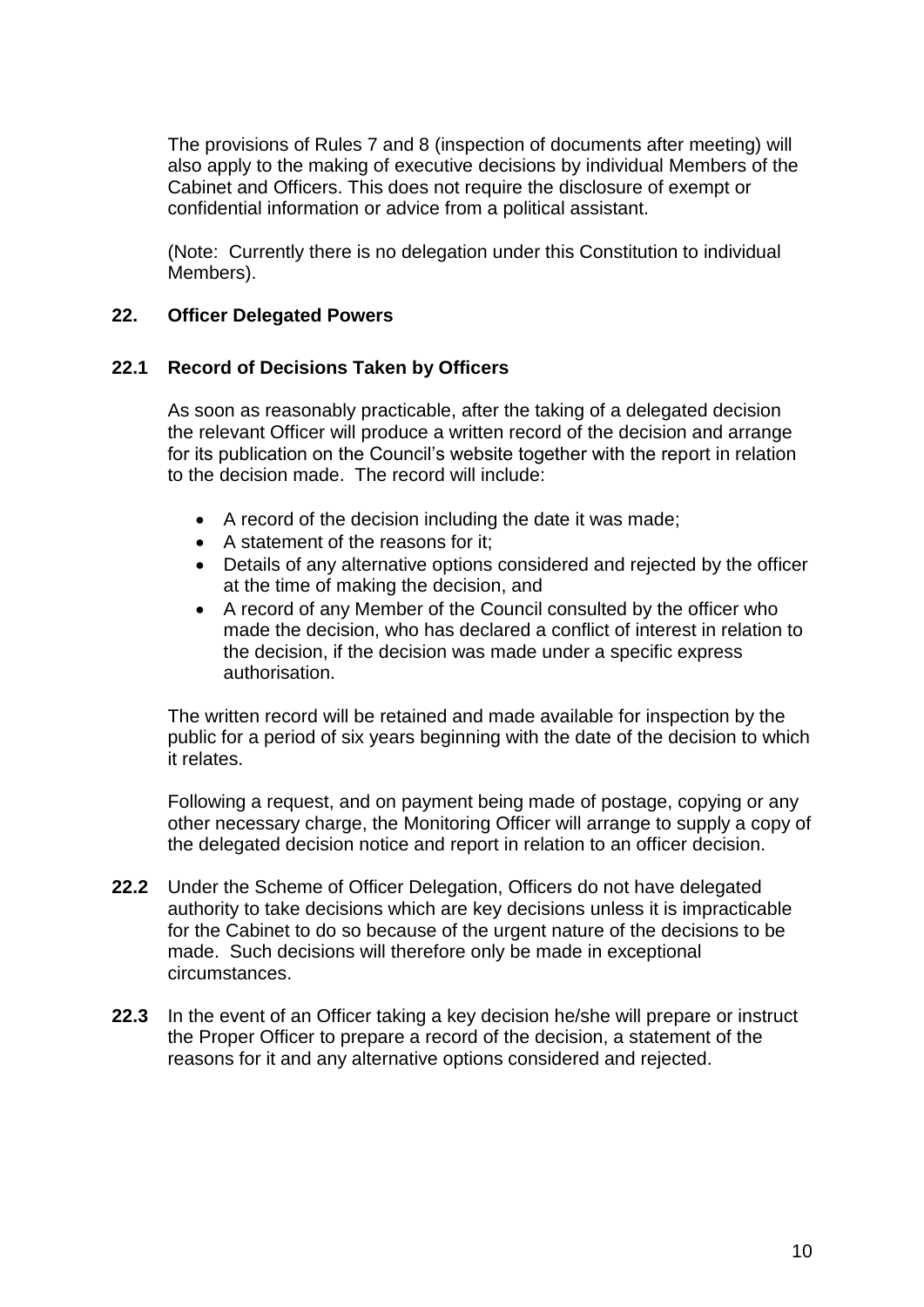# **23. Overview and Scrutiny Committees Access to Documents**

# **23.1 Right to copies**

Subject to Rule 23.2 below, an Overview and Scrutiny Committee (including its sub-committees) will be entitled to copies of any document which is in the possession or control of the Cabinet or its committees and which contains material relating to-

- (a) any business that has been transacted at a public or private meeting of the Cabinet or its committees; or
- (b) any decision taken by an individual Member of the Cabinet or any executive decision taken by an officer.

Subject to Rule 23.2 below, where a member of an Overview and Scrutiny Committee requests a document which falls within (a) or (b) this must be provided by the Cabinet as soon as reasonably practicable and in any case no later than 10 clear days after the Cabinet receives the request.

# **23.2 Limit on rights**

No Member of an Overview and Scrutiny Committee will be entitled to:

- (a) any document that is in draft form;
- (b) any part of a document that contains exempt or confidential information, unless that information is relevant to an action or decision they are reviewing or scrutinising; or any review contained in any programme of work that Overview and Scrutiny or sub-committee of that Committee; or
- (c) any part of a document that contains the advice of a political adviser.

#### **24 Additional Rights of Access for Members**

#### **24.1 Material relating to previous business**

Subject to Rule 24.3 and Rule 24.4 any document which is in the possession of, or under the control of the Cabinet and contains material relating to any business transacted at a private meeting of the Cabinet or its Committees, or any decision made by an individual member or officer in accordance with executive arrangements, must be available for inspection by any member of the Council when the meeting concludes or where an executive decision is made by an individual member or an officer immediately after the decision has been made and this must be within 24 hours.

#### **24.2 Material relating to business to be transacted**

Subject to Rule 24.3 and Rule 24.4 any document which is in the possession of, or under the control of the Cabinet and contains material relating to any